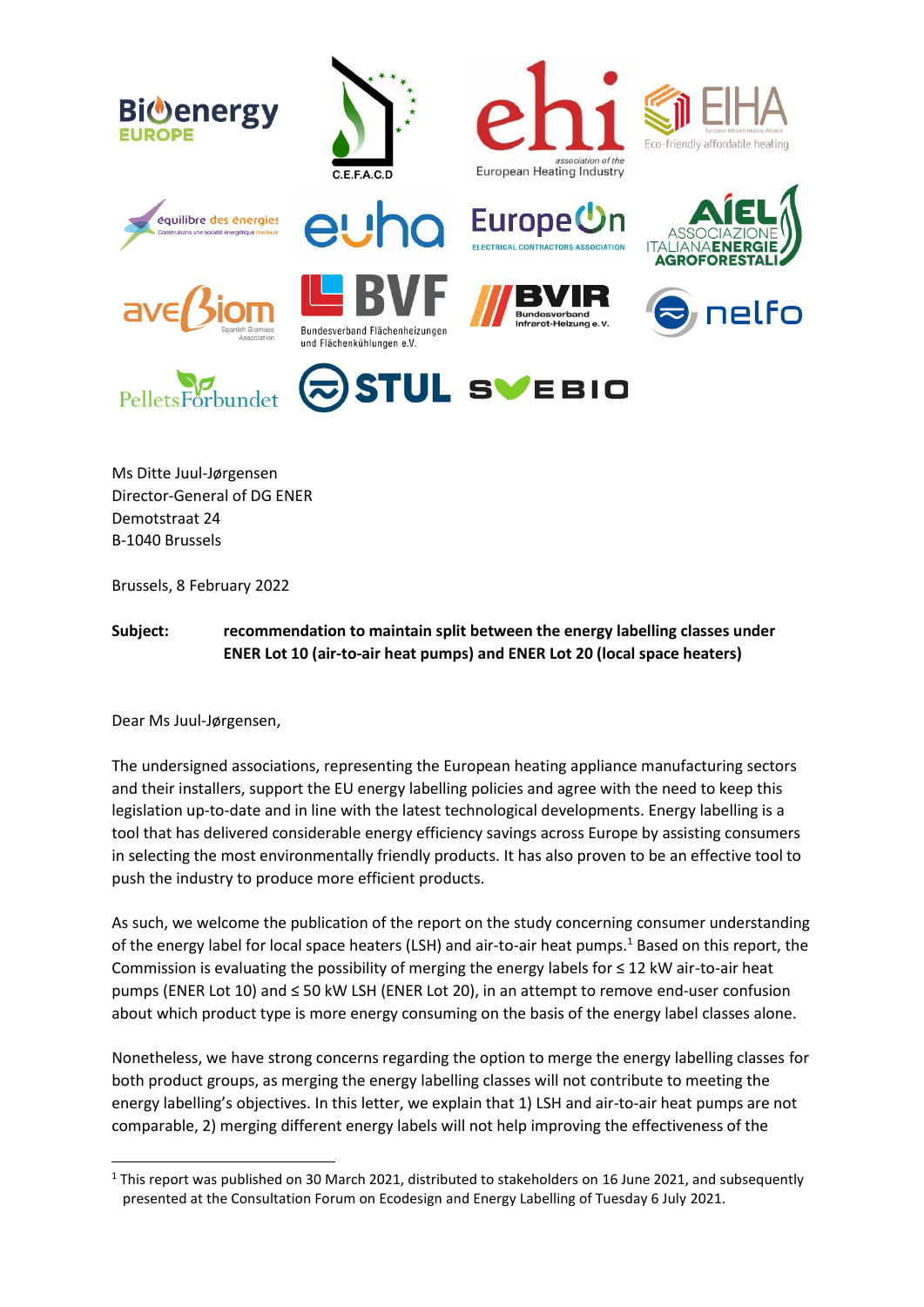energy label, and that 3) the consumer study itself does not univocally support the merger of the energy labelling scales.

First of all, need for separate energy labelling scales for LSH was already in Recital 5 of Regulation (EU) No 2015/1186, as the typical use and energy consumption of LSH is different from other space heating products. The technologies of LSH are not comparable to other space heating technologies and placing them under a joint energy labelling class with air-to-air heat pumps would lead to the false impression that these products are interchangeable. Both product groups differ in their functionalities (i.e., purposes), have highly different heating capacity ranges, impose different installation requirements, have different distribution and installation outlets, and bear different costs.

The current energy labelling classes for different heating categories already allow customers to choose the most energy efficient product within the product groups that are most suitable for their specific purposes. On the contrary, merging the energy labelling classes will lead to consumers obtaining less information of what the best appliance is for a specific application and within their specific budget. At best, this will confuse the consumer even more, as they may be misguided into believing that different heating technologies are interchangeable. We believe that this will limit the incentive to invest in improving the energy performance of heating.

The earlier-mentioned consumer study concludes that combining the energy labels of different product groups could better inform consumers in choosing the least energy-consuming technology, and that is exactly the issue with comparing incomparable product groups. The optimal space areas and different usage times in which different heating technologies are the most energy efficient choice means that granularity is needed. This differentiation between LSH and air-to-air heat pumps is necessary to allow for the most optimal choices for specific purposes.

As such, the products covered in ENER Lot 20 cannot be subject to a combined energy labelling class with products covered under ENER Lot 10. We would appreciate the Commission taking these views into consideration. We could provide further explanation in a meeting that is set at a time of your best convenience.

Yours sincerely,

**Jean-Marc Jossart** Secretary Géneral, Bioenergy Europe

**Federica Sabbati** Secretary General, European Heating Industry

Laborer

**Rein Gelten** Secretary General, CEFACD

**Bas Spekreijse** Chairperson, EIHA

per felix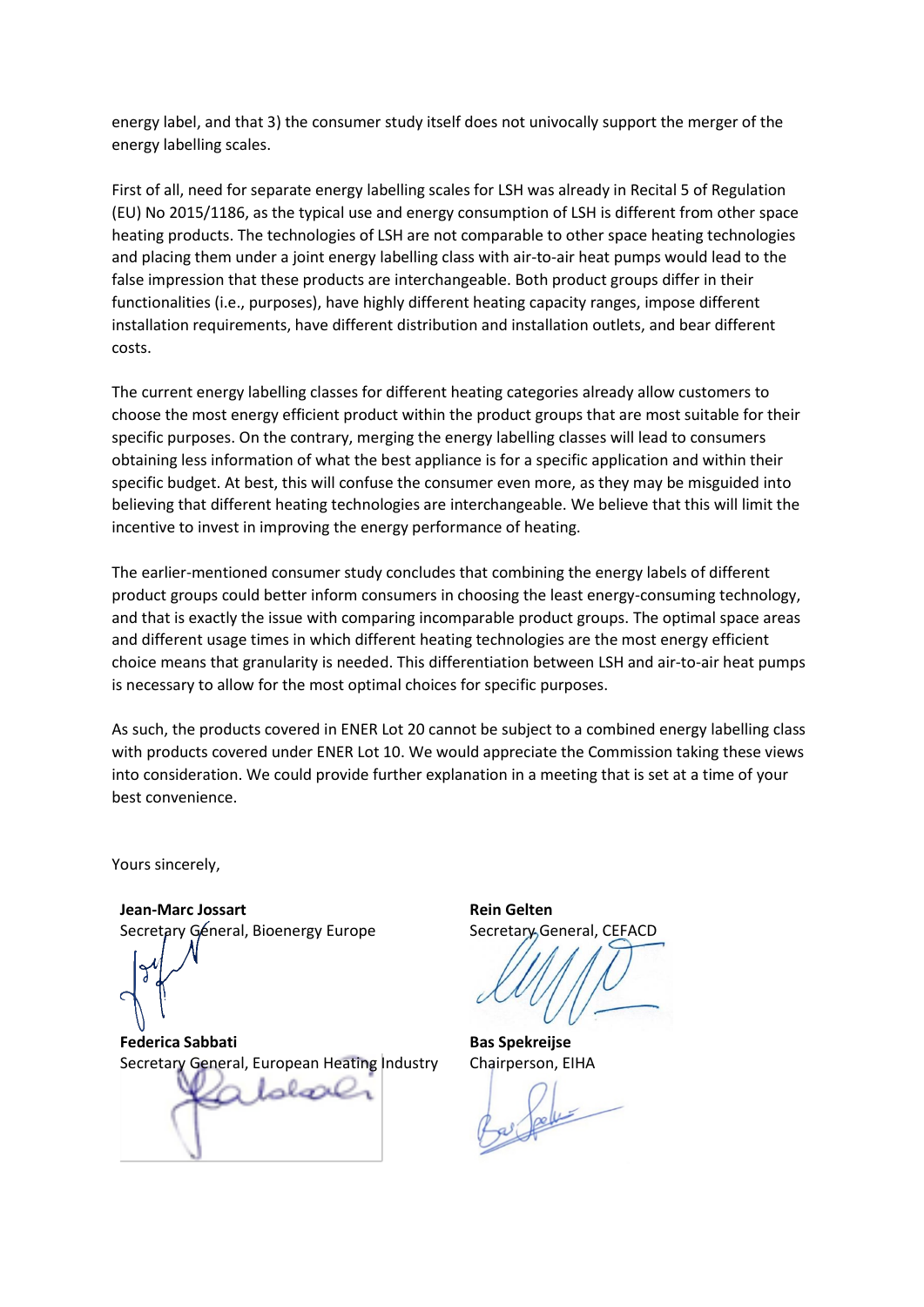**Gilles Rogers-Boutbien** Secretary General, Équilibre des Énergies

 $P/M$ 

**Julie Beaufils** Secretary General, EuropeOn



**Francisco Javier Díaz González** President, AVEBIOM

Firmado digitalmente por 12214708Y FRANCISCO<br>
12214708Y FRANCISCO<br>
12214708Y FRANCISCO<br>
12214708Y FRANCISCO<br>
11:56:36<br>
Fecha: 2022.02.08 11:56:36  $+01'00'$ 

**Attilay Ekici** First Director, BVIR

CEO, Svebio

Gustav Melin<br>CEO, Svebio<br>*MUSSIN* elleli

**Lars-Gösta Alsterberg** Chairperson, EUHA

ferhiberg

**Domenico Brugnoni** President, AEIL

Refueur Demanser

**Axel Grimm** Managing Director, BVF

**Anders Haaker** Secretary General, Pelletsförbundet

de llade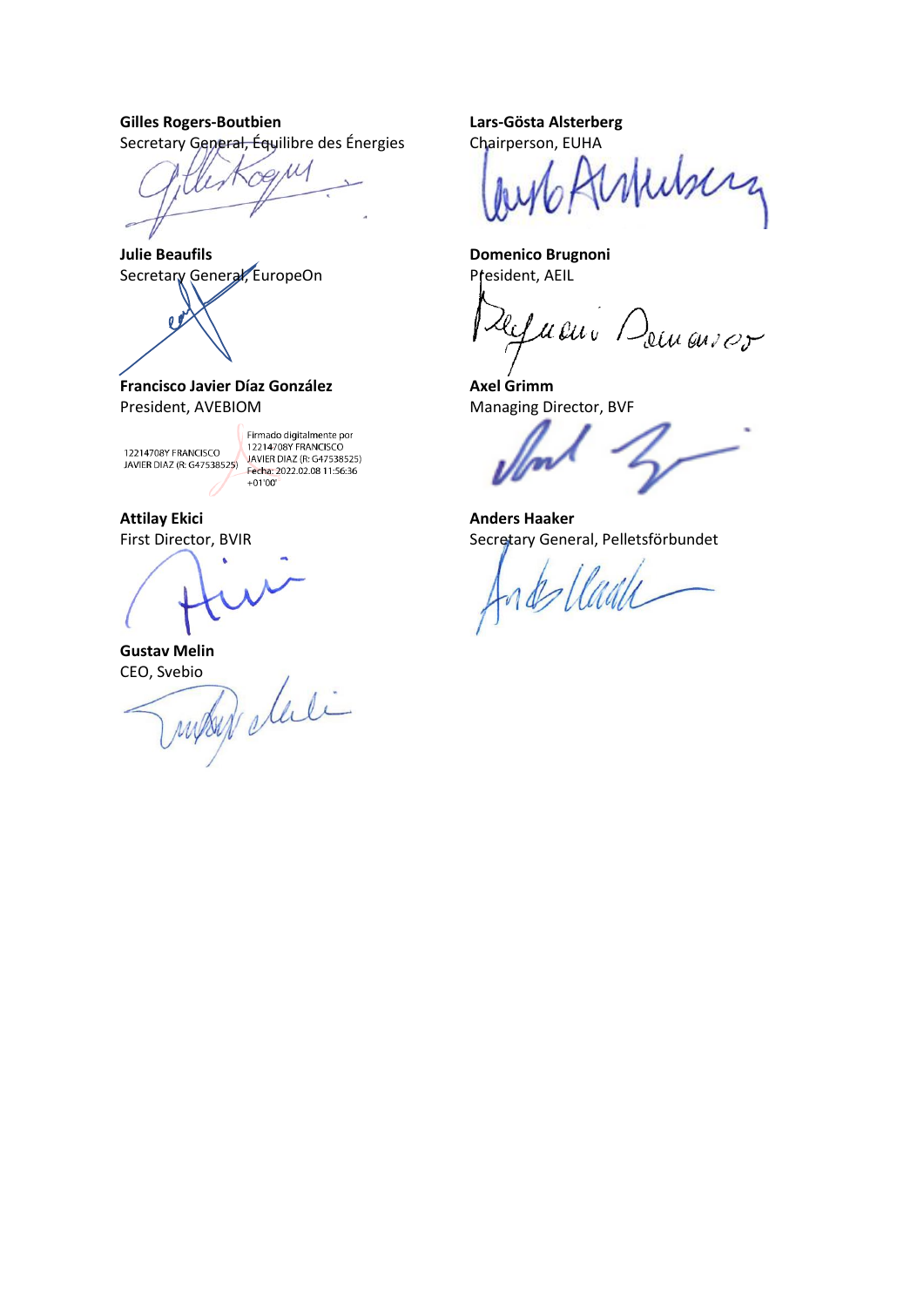#### **About the undersigned organisations**

#### **About Bioenergy Europe**

Bioenergy Europe is the voice of European bioenergy. It aims to develop a sustainable bioenergy market based on fair business conditions. Founded in 1990, Bioenergy Europe is a non-profit, Brussels-based international organisation bringing together 42 associations and 135 companies, as well as academia and research institutes from across Europe.

# **About CEFACD**

The Comité Européen des Fabricants d'Appareils de Chauffage et de Cuisine Domestique (CEFACD) represents the European manufacturers of individual heating and cooking appliances. We represent over 300 local companies generating € 5 billion in sales volume. Our members have a strong European footprint and contribute to wellbeing by providing local heating appliances to European households. More information:<https://www.cefacd.eu/>

# **About Équilibre des Énergies (EdEn)**

EdEn (Équilibre des Énergies) is a cross-sectional association gathering companies from the energy, building and mobility sectors. EdEn makes concrete recommendations for the reduction of GHG emissions in the European Union and in France. We aim at facilitating the uptake of low-carbon energy sources, the development of new technologies that contribute to the energy transition and the development of energy efficient processes.

#### **About the European Heating Industry (EHI)**

EHI represents 90% of the European market for heat and hot water generation, heating controls and heat emitters, 80% of biomass central heating, as well as 75% of the hydronic heat pump and solar thermal markets. Our Members produce advanced technologies for heating in buildings, including: heating systems, burners, boilers, heat pumps, components and system integrators, radiators, surface heating & cooling and renewable energy systems. In doing so, we employ directly more than 160.000 people in Europe and invest more than 700 million euro a year in energy efficiency.

#### **About the European Infrared Heating Alliance (EIHA)**

The EIHA is a network of European infrared heating manufacturers that provides interested parties with objective, well-founded information, and works to establish and promote infrared heating in the market. In addition, the EIHA represents the interests of the infrared heating industry towards the EU institutions to support the development of policy and legislation aimed at facilitating the uptake of energy efficient and comfortable heating. See also: [www.ig-infrared.com.](http://www.ig-infrared.com/)

#### **About the Electric Underfloor Heating Alliance (EUHA)**

The EUHA is a formal group of manufacturers united to promote the interests of the product sector within a new electrified smart grid infrastructure. The group promotes the adoption of higher efficiency electric underfloor heating systems, providing primary and secondary comfort heating in low energy demand buildings. See also[: www.euha-alliance.eu.](http://www.euha-alliance.eu/)

#### **About EuropeOn**

EuropeOn is the European voice of the electrical contracting industry since 1954. With 1.8 million professionals in over 300.000 businesses and with a turnover of over 200 billion euros, electrical contractors provide electrical installations for buildings and infrastructure, enabling cities and citizens to take part in the Energy Transition. EuropeOn addresses energy, climate, mobility, building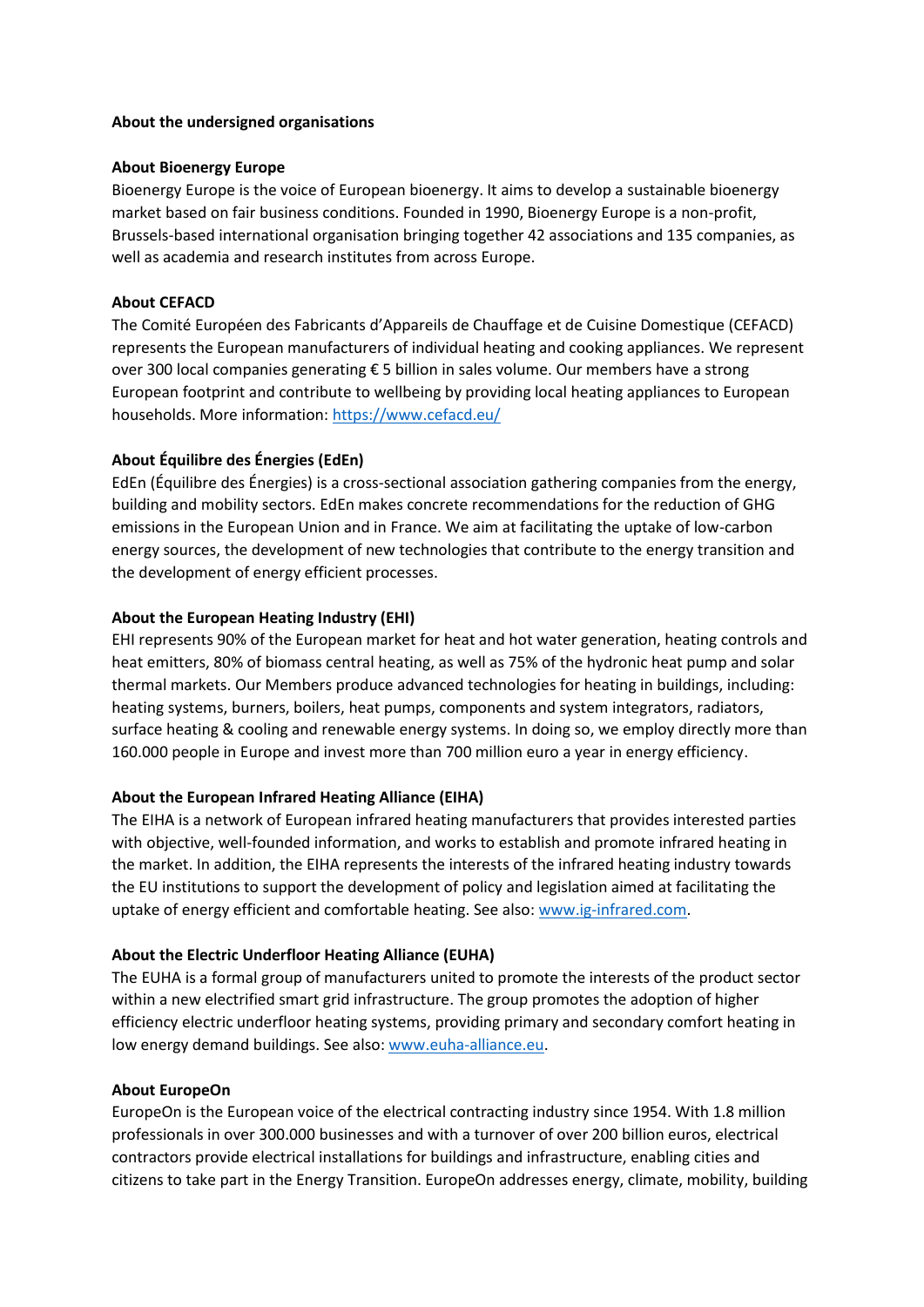and skills policies. The association is campaigning in favour of #Skills4Climate and #EUGreenRecovery and is part of the Electrification Alliance, Construction 2050, the Platform for E-mobility, and the Forum for European Electrical Domestic Safety[. www.europe-on.org](http://www.europe-on.org/)

# **About AIEL**

AIEL is the Italian association representing the stakeholders of the wood-energy sector. Since 2011 it has worked to promote the sustainable energy valorization of woody biofuels [\(www.aielenergia.it\)](http://www.aielenergia.it/). The association represents 500 stakeholders of the sector, around 70% of the Italian and European domestic appliances and boilers manufacturers (around 700 M€ of turnover). For what concern solid biofuel, AIEL represents 150 producers of woody biofuels and woodchips and 60 Italian companies producing and distributing pellets. AIEL founded and manages in Italy three certification systems: ENplus®️ (pellet), Biomassplus®️ (wood logs, wood chips and briquettes) and ariaPulita®️ (local space heaters and boilers).

# **About AVEBIOM**

Founded in 2004, the Spanish Biomass Association (AVEBIOM) has 160 full members representing the whole biomass supply and value chain. AVEBIOM promotes the increased, efficient and sustainable use of biomass. Most of the activities conducted are communication and networking actions and events (seminars, magazines, newsletters, EXPOBIOMASA fair, etc.).

# **About BVF**

The Federal Association of Surface Heating and Surface Cooling e.V. (BVF) is the neutral, competent and established partner for companies in the field of surface heating and surface cooling in Germany.

Founded in 1971, the BVF has been committed to establishing standards in technology and quality in more than 50 years of association history. It represents over 60 companies from the system and component construction and cooperates with research institutes, associations and companies from related areas.

Underfloor heating, wall heating systems as well as ceiling heating and cooling and both water-based and electrical systems are on an equal footing and are presented in a product-neutral manner.

# **About BVIR**

The aim of the Federal Association of Infrared Heating e.V. (BVIR) is to validate the many advantages of infrared heating. The BVIR is actively involved in the area of standardization, legislative procedures and scientific research projects and thus offers members and interested parties a platform for active participation and company-neutral information about the development and application of infrared heating. The aim of the BVIR is also to take into account the technological advantages of infrared heaters in the area of energetic evaluation and comfort in the recognized rules of technology.

# **About Nelfo**

Nelfo is a trade association for electro, it, ecom, system integrators and lift companies in Norway. Nelfo has more than 1.820 companies, with 30.500 employees and an annual turnover of approximately 5,7 billion Euros[. https://www.nelfo.no/in-english/](https://www.nelfo.no/in-english/)

# **About Pelletsförbundet**

The Swedish Pellets Association has 59 member companies, mainly producers of wood pellets. The organisation also engages installers of pellets equipment in households and industries. The Swedish